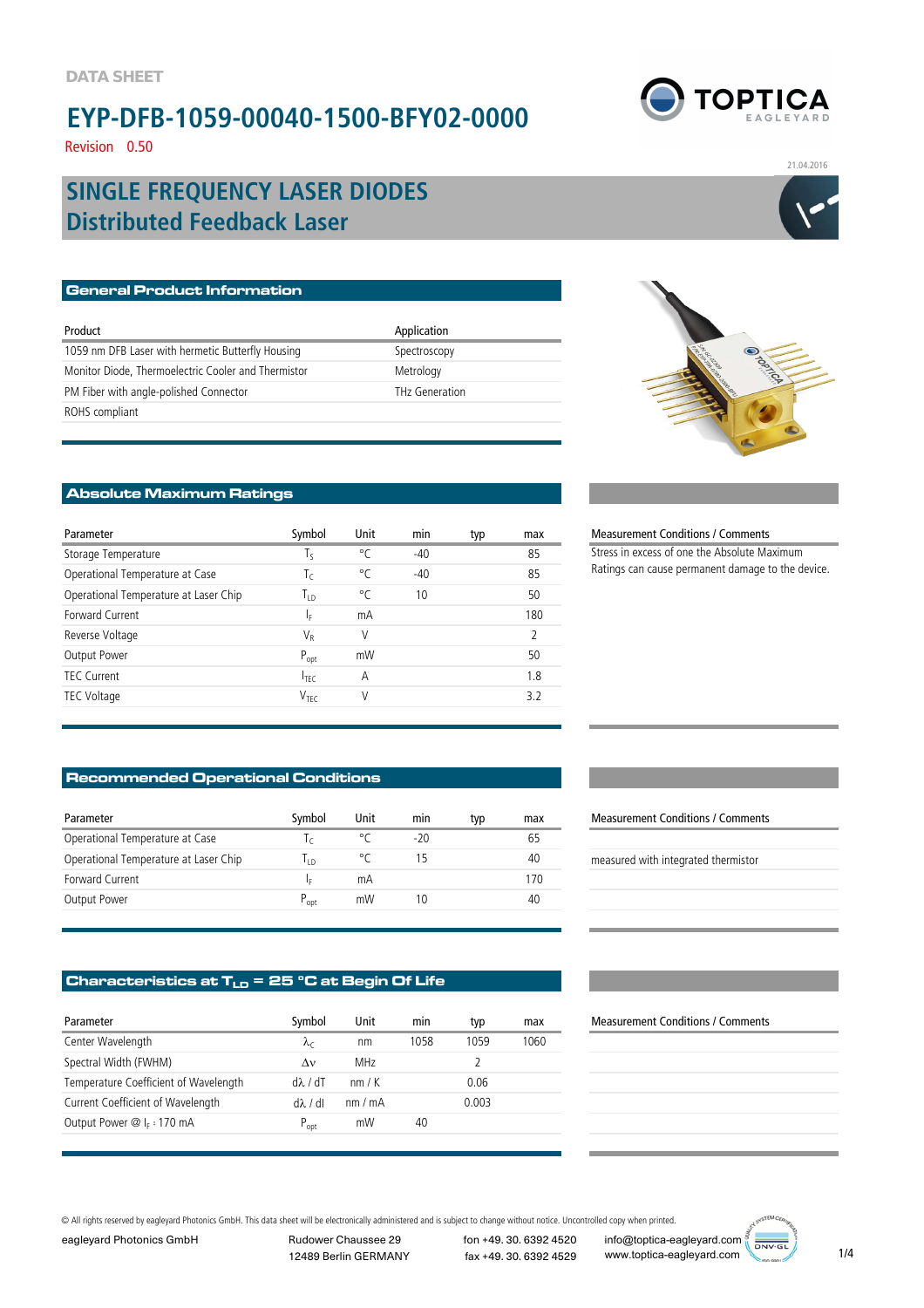Revision 0.50

### **Distributed Feedback Laser SINGLE FREQUENCY LASER DIODES**

| Characteristics at T <sub>amb</sub> 25 °C at Begin Of Life |             |      | cont'd |     |     |                                          |
|------------------------------------------------------------|-------------|------|--------|-----|-----|------------------------------------------|
| Parameter                                                  | Symbol      | Unit | min    | typ | max | <b>Measurement Conditions / Comments</b> |
| Slope Efficiency                                           | η           | W/A  | 0.2    | 0.4 | 0.7 |                                          |
| Threshold Current                                          | ŀh          | mA   |        |     | 70  |                                          |
| Sidemode Supression Ratio                                  | <b>SMSR</b> | dB   | 30     | 50  |     | $P_{opt} = 40$ mW                        |
| Polarization Extinction Ratio                              | PER         | dB   |        | 15  |     | $P_{opt} = 40$ mW                        |
|                                                            |             |      |        |     |     |                                          |

| <b>Measurement Conditions / Comments</b> |  |  |  |  |
|------------------------------------------|--|--|--|--|
|                                          |  |  |  |  |
|                                          |  |  |  |  |
| $P_{opt} = 40$ mW                        |  |  |  |  |
| $P_{opt} = 40$ mW                        |  |  |  |  |
|                                          |  |  |  |  |

Measurement Conditions / Comments Reverse Voltage  $U_{RMD} = 5$  V

| l Monitor Diode               |        |                                            |     |     |     |
|-------------------------------|--------|--------------------------------------------|-----|-----|-----|
| Parameter                     | Symbol | Unit                                       | min | tvp | max |
| Monitor Detector Responsivity |        | $I_{\text{mon}}/P_{\text{oot}}$ $\mu$ A/mW |     |     |     |
|                               |        |                                            |     |     |     |

### **Thermoelectric Cooler**

| Parameter                              | Svmbol                      | Unit | min | typ | max | <b>Measurement Conditions / Comments</b>                        |
|----------------------------------------|-----------------------------|------|-----|-----|-----|-----------------------------------------------------------------|
| Current                                | $I$ TFC                     | A    |     | 0.4 |     | $P_{\text{opt}} = 40 \text{ mW}, \quad \Delta T = 20 \text{ K}$ |
| Voltage                                | $\mathsf{U}_{\mathsf{TFC}}$ |      |     | 0.8 |     | $P_{opt} = 40$ mW, $\Delta T = 20$ K                            |
| Power Dissipation (total loss at case) | P <sub>loss</sub>           | W    |     | 0.4 |     | $P_{\text{opt}} = 40 \text{ mW}, \quad \Delta T = 20 \text{ K}$ |
| Temperature Difference                 | ٨T                          |      |     |     | 50  | $P_{opt} = 40$ mW, $\Delta T = I T_{case} - T_{LD} I$           |
|                                        |                             |      |     |     |     |                                                                 |

### **Thermistor (Standard NTC Type)**

| Parameter                    | Symbol | Unit | min | typ                     | max | <b>Measurement Conditions / Comments</b>             |
|------------------------------|--------|------|-----|-------------------------|-----|------------------------------------------------------|
| Resistance                   | R      | kΩ   |     | 10                      |     | $T = 25^{\circ}$ C                                   |
| Beta Coefficient             |        |      |     | 3892                    |     | $R_1/R_2 = e^{\beta (1/T_1 - 1/T_2)}$ at T = 0°  50° |
| Steinhart & Hart Coefficient | А      |      |     | $1.1293 \times 10^{-3}$ |     | $1/T = A + B(ln R) + C(ln R)3$                       |
| Steinhart & Hart Coefficient |        |      |     | $2.3410 \times 10^{-4}$ |     | T: temperature in Kelvin                             |
| Steinhart & Hart Coefficient |        |      |     | $8.7755 \times 10^{-8}$ |     | R: resistance at T im Ohm                            |
|                              |        |      |     |                         |     |                                                      |

|                                                                 | <b>Measurement Conditions / Comments</b>                            |  |
|-----------------------------------------------------------------|---------------------------------------------------------------------|--|
| $P_{\text{opt}} = 40 \text{ mW}, \quad \Delta T = 20 \text{ K}$ |                                                                     |  |
| $P_{\text{opt}} = 40 \text{ mW}, \quad \Delta T = 20 \text{ K}$ |                                                                     |  |
| $P_{\text{opt}} = 40 \text{ mW}, \quad \Delta T = 20 \text{ K}$ |                                                                     |  |
|                                                                 | $P_{\text{opt}} = 40$ mW, $\Delta T = I T_{\text{case}} - T_{LD} I$ |  |

© All rights reserved by eagleyard Photonics GmbH. This data sheet will be electronically administered and is subject to change without notice. Uncontrolled copy when printed.

eagleyard Photonics GmbH Rudower Chaussee 29 fon +49. 30. 6392 4520 12489 Berlin GERMANY fax +49. 30. 6392 4529

ERMANY  $\begin{array}{ccc} \text{fax +49. 30. 6392 4529} & \text{www.toptica-eagleyard.com} \end{array}$ info@toptica-eagleyard.com



21.04.2016

**TOPTICA** 

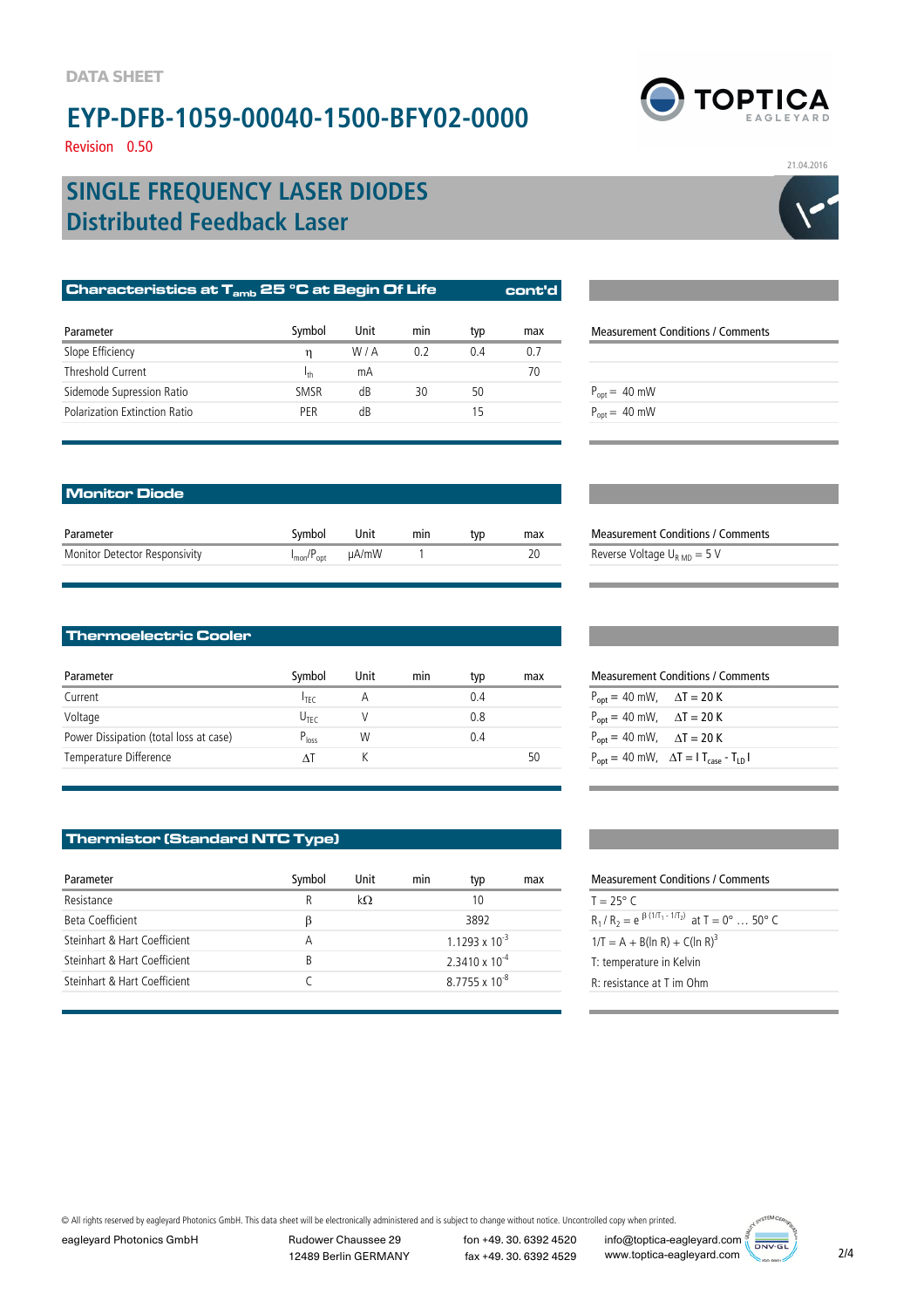Revision 0.50

### **Distributed Feedback Laser SINGLE FREQUENCY LASER DIODES**

| <b>Fiber and Connector Type</b>                                                     |                                          |
|-------------------------------------------------------------------------------------|------------------------------------------|
|                                                                                     | <b>Measurement Conditions / Comments</b> |
| PM Fiber<br>900 / 125 / 5.5 µm, UV/Polyester-elastomer Coating ( $l = 1 +$ /-0.1 m) |                                          |
| FC/APC (narrow key / 2mm)<br>Connector                                              |                                          |
|                                                                                     |                                          |
|                                                                                     |                                          |
|                                                                                     |                                          |
| <b>Package Pinout</b>                                                               |                                          |

|                | Thermoelectric Cooler $(+)$ | 14 | Thermoelectric Cooler (-) |
|----------------|-----------------------------|----|---------------------------|
| 2              | Thermistor                  | 3  | Case                      |
| 3              | Photodiode (Anode)          | 12 | not connected             |
| $\overline{4}$ | Photodiode (Cathode)        |    | Laser Diode (Cathode)     |
| 5              | Thermistor                  | 10 | Laser Diode (Anode)       |
| 6              | not connected               | 9  | not connected             |
|                | not connected               | 8  | not connected             |





recommended min. bending radius: 30 mm



slow axis of the PM fiber aligned to connector key

axis

Z11-SPEC-BFY02-DFB-0000

© All rights reserved by eagleyard Photonics GmbH. This data sheet will be electronically administered and is subject to change without notice. Uncontrolled copy when printed.

eagleyard Photonics GmbH Rudower Chaussee 29 fon +49. 30. 6392 4520 12489 Berlin GERMANY fax +49. 30. 6392 4529

ERMANY  $\begin{array}{ccc} \text{fax +49. 30. 6392 4529} & \text{www.toptica-eagleyard.com} \end{array}$ info@toptica-eagleyard.com





21.04.2016



ī